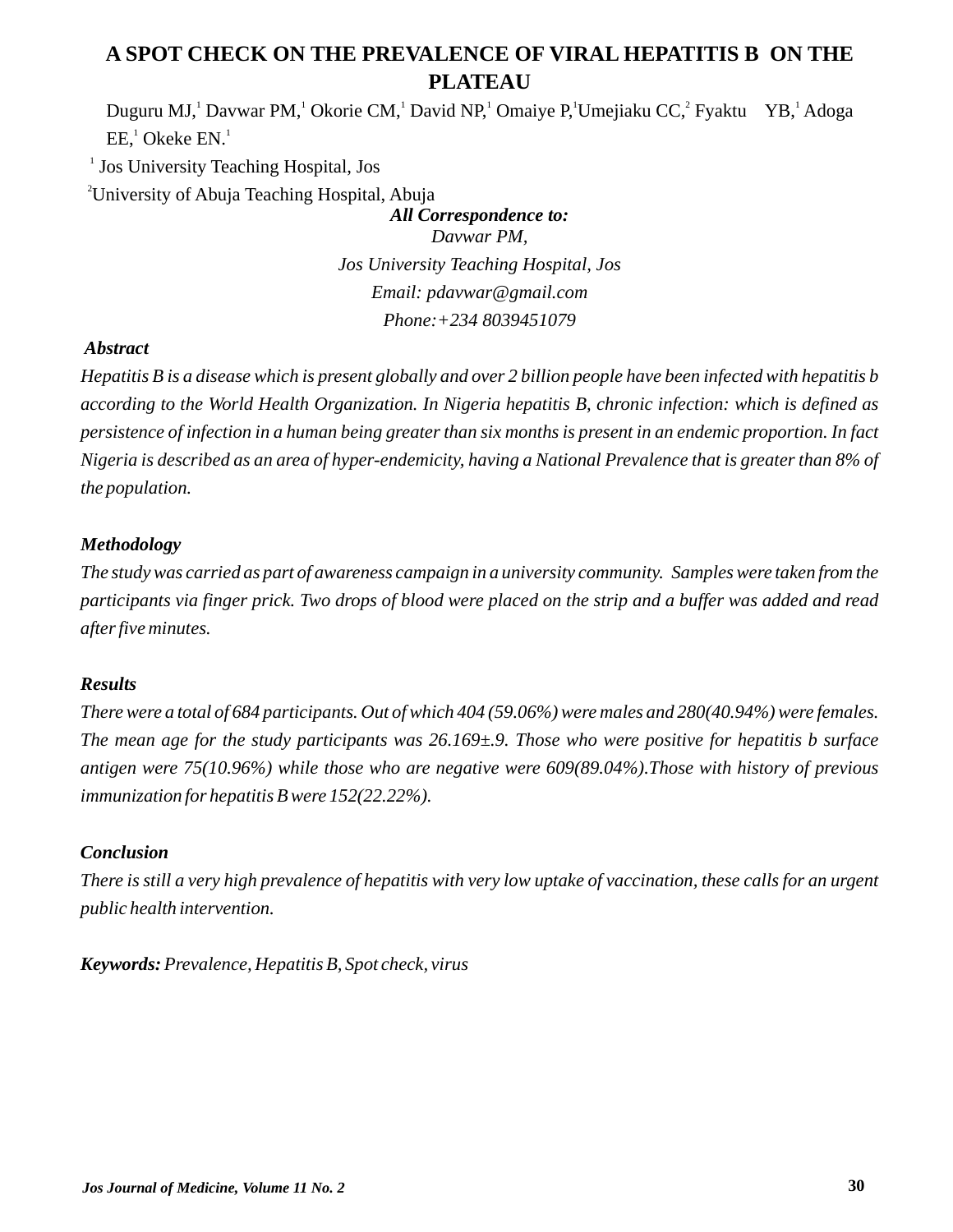#### **Introduction**

Hepatitis B is a disease which is present globally and over 2 billion people have been infected with hepatitis b according to the World Health Organization. The disease is endemic in sub-Saharan Africa with its sequalae; liver cirrhosis and hepatocellular carcinoma being among the leading cause of morbidity and mortality in this region of the world.

In Nigeria hepatitis B, chronic infection:which is defined as persistence of infection in a human being greater than six months is present in an endemic proportion. In fact Nigeria is described as an area of hyper-endemicity, having a National Prevalence that is greater than 8% of the population. This makes all Nigerians to be at risk of the diseases and so should be counseled and screened. This is however not common practice, and it's not unusual for a patient presenting with decompensated liver cirrhosis or liver cancer to be diagnosed with a viral hepatitis for the first time at presentation with a terminal disease.

This then means that a lot of people do not know their status and are therefore are not accessing healthcare, neither are they having surveillance for HCC.The availability of potent antiviral that are active against hepatitis B and C make screening an attractive public health intervention in Nigeria.

In this study, we aim to define the prevalence of Hepatitis B in a community survey. This will help with planning for future health interventions.

## **METHODOLOGY**

The study is a community based study carried out in Plateau State,The study site was the University of Jos Bauchi road campus. The study was carried as part of awareness campaign during an inaugural lecture at the

University. Individual consent was obtained from each study participant.

Samples were taken from the participants via finger prick using lancet after repeatedly wiping with spirit soaked cotton wool. 2 dropsof blood were placed of the strip and a buffer was added and read after five minutes. The presence of two lines on each test strip was compatible with a positive result while a single line was negative. No line at all meant invalid test.The test was carried by using rapid test method using test kits made by Micropoint bioscience.

Result were recorded on sheets of paper and transferred to Excel spread sheet for analysis.Subject who were hepatitis b surface antigen positive were given specially prepared referrals to the medical outpatient unit of the Jos University Teaching Hospital, while those who were negative were given their results to go to their primary health care facilities for vaccination.

#### **Results**

There were a total of 684 participants. Out of which 404 (59.06%) were males and 280(40.94%) were females. The mean age for the study participants was 26.169±.9.The females participants had an average age of 25.28±10.1 while the males were averagely  $26.79 \pm .7$  the difference between the means is significant p=0.05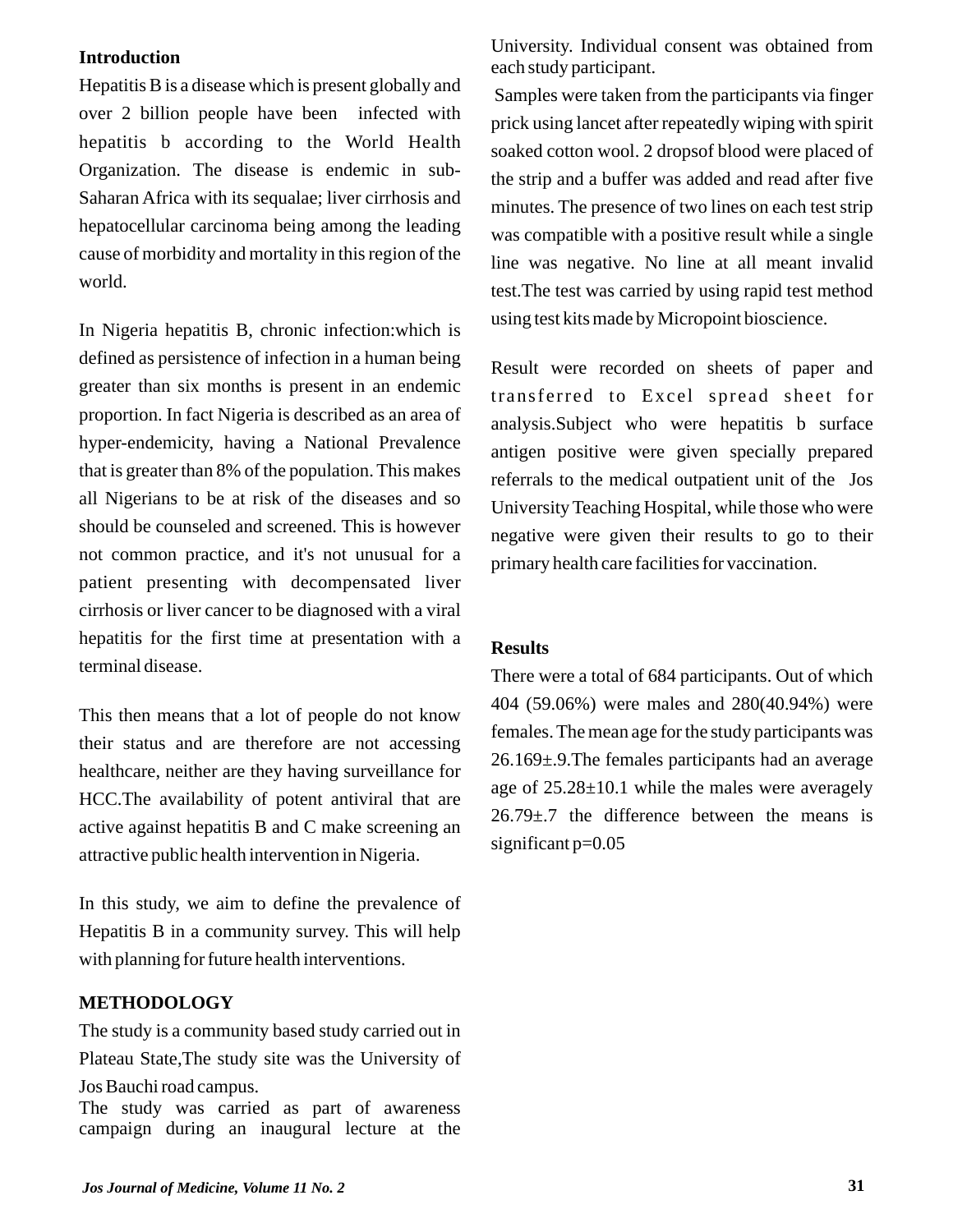| Sociodemographic      | <b>Frequency N</b> | Percentage % |  |
|-----------------------|--------------------|--------------|--|
| characteristic        |                    |              |  |
| Occupation            |                    |              |  |
| Applicant             | $\overline{2}$     | 0.29         |  |
| Mechanic              | $\mathbf{1}$       | 0.15         |  |
| Tailor                | $\mathbf{1}$       | 0.15         |  |
| Student               | 560                | 81.87        |  |
| Civil servant         | 116                | 16.96        |  |
| <b>Business</b>       | $\overline{4}$     | 0.58         |  |
| <b>Marital status</b> |                    |              |  |
| Divorced              | $\mathbf{1}$       | 0.15         |  |
| Married               | 108                | 15.79        |  |
| Single                | 573                | 83.77        |  |
| Widow                 | $\overline{2}$     | 0.29         |  |
| Age groups            |                    |              |  |
| $10-29$               | 534                | 78.2         |  |
| 30-49                 | 107                | 15.6         |  |
| 50-69                 | 41                 | 5.9          |  |
| 70-89                 | $\,1$              | 0.15         |  |
|                       |                    |              |  |

**Table 1: Distribution of the demographics of the participants**

Those who were positive for hepatitis b surface antigen were 75(10.96%) while those who are negative were 609(89.04%). Female who are positive were 23(30.67%) while males were 52(69.33%) there was no significant difference between males and females who were positive for hepatitis b  $P=0.06$ . There were 65(86.67%) of the positive patients in the age group 10-29 years, this was the group with the highest population while

9(12.00%) were in the age group 30-50.

Those who had a previous history of jaundice were 34(4.97%) while those who never had jaundice in the past 650(95.03%).Among those who have had jaundice, 6(8%) have positive surface antigen status while 69(92%) were not reactive .

Those with history of previous immunization for hepatitis B were 152(22.22%) while those who have not are 532(77.8%)

| <b>Risk factor</b>       | Surface antigen              | <b>Surface antigen</b> | <b>P-value</b> |
|--------------------------|------------------------------|------------------------|----------------|
|                          | positive $n$ $(\frac{9}{6})$ | negative $(\% )$       |                |
| <b>Circumcision</b>      | 99(86.09)                    | 16(13.91)              | 0.25           |
| <b>Blood transfusion</b> | 37(84.09)                    | 7(15.90)               | 0.30           |
| Intravenous drug use     | 13(86.67)                    | 2(13.33)               | 0.60           |
| <b>Unsafe injection</b>  | 35(81.40)                    | 8(18.60)               | 0.12           |
| <b>Uvulectomy</b>        | 26(83.87)                    | 5(16.13)               | 0.30           |

**Table 2: showing the relationship of risk factors to outcome of test results**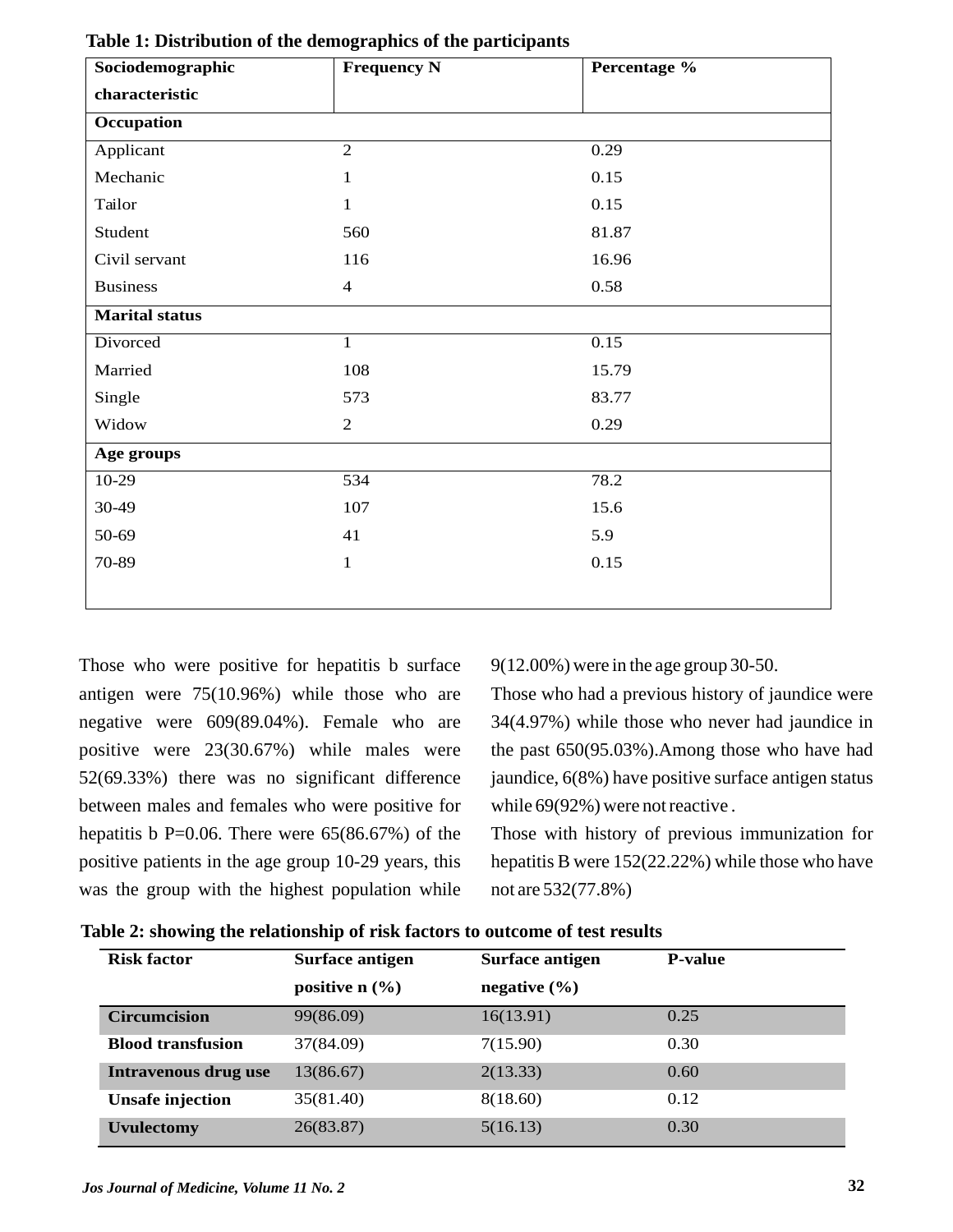#### **Discussion**

The sero prevalence of hepatitis B in the studied population was 10.7%. This is a very high prevalence rate for a community, and according the WHO, regions with prevalence that is above 8% of the population are categorized as being in the endemic areas of the world. The national prevalence of hepatitis B is 13.6% this is also in the same category with the finding in this study. The highest prevalence was noted in those participants whose age is below 30years. This may be attributed to the large population below 30years in the studied population. This was a University community with a lot of young people within this age group. The mean age of the studied population is 26.2 years .Other studies have shown that there is an increase in prevalence as the age of patients increase in some community studies done in Nigeria. This was explained by the fact that most of the patients in our environment acquire hepatitis B horizontally and not vertically, while this may be true, the reason for our decrease prevalence with Increasing age in our study may be due to the study population we looked at; University community where the concentration of participants is within a particular age group.

Another interesting finding from this study is the observation that none of the risk factors we considered had significant association with the positive hepatitis B surface antigen status. We however did not consider horizontal transmission as risk factor in this study which is thought to be the predominant mode of transmission in Nigeria. Previous authors who considered possible risk factors have also not been able to find statistical significance in the relationship of risk factors to presence of positive surface antigen in our environment, whereas elsewhere outside sub-Saharan Africa this relationship exist. This we postulate to be due to fewer incidence of E-antigen

positive hepatitis B, which has a higher infectivity. The percentage of uptake for immunization is also low; the current national average is 41%, while in this study only 22% of the studied populations have taken immunization against hepatitis B. One would expect that an educated community should have a higher uptake rate, this was however not the case. Just like in this study previous studies have also shown that there is no gender difference of infection, although there were more males who are infected in this study compared to females, the difference was not statistically significant.

## **Conclusion**

There is still a very high prevalence of hepatitis with very low uptake of vaccination, these calls for an urgent public health intervention to stem the catastrophic future explosion of life threatening disease in patients infected.

## **Reference**

- 1. WHO. Guidelines for the prevention, care and treatment of persons with chronic h e p a titis B in f e c tion : http://www.who.int/hepatitis/publications/h epatitis-b-guidelines/en/. Accessed October2017.
- 2. Ladep NG, Lesi OA, Mark P, Lemoine M, Onyekwere C, Afihene M, et al. Problem of hepatocellular carcinoma in West Africa. World J Hepatol. 2014;6(11):783–92.
- 3. WHO. Hepatitis B. WHO: http://www.who.int/mediacentre/factsheets/ fs204/en/.Accessed 2017 Nov 2.
- 4. Musa BM, Bussell S, Borodo MM, Samaila AA, Femi OL. Prevalence of hepatitis B virus infection in Nigeria, 2000- 2013: A systematic review and metaanalysis. Niger J Clin Pract. 2015;18(2):163.
- 5. Emechebe GO, Emodi IJ, Ikefuna AN, Ilechukwu GC, Igwe WC, Ejiofor OS, et al. Hepatitis B virus infection in Nigeria - A review. Niger Med J. 2009 ;50(1):18.

6. Ikobah J, Okpara H, Elemi I, Ogarepe Y,